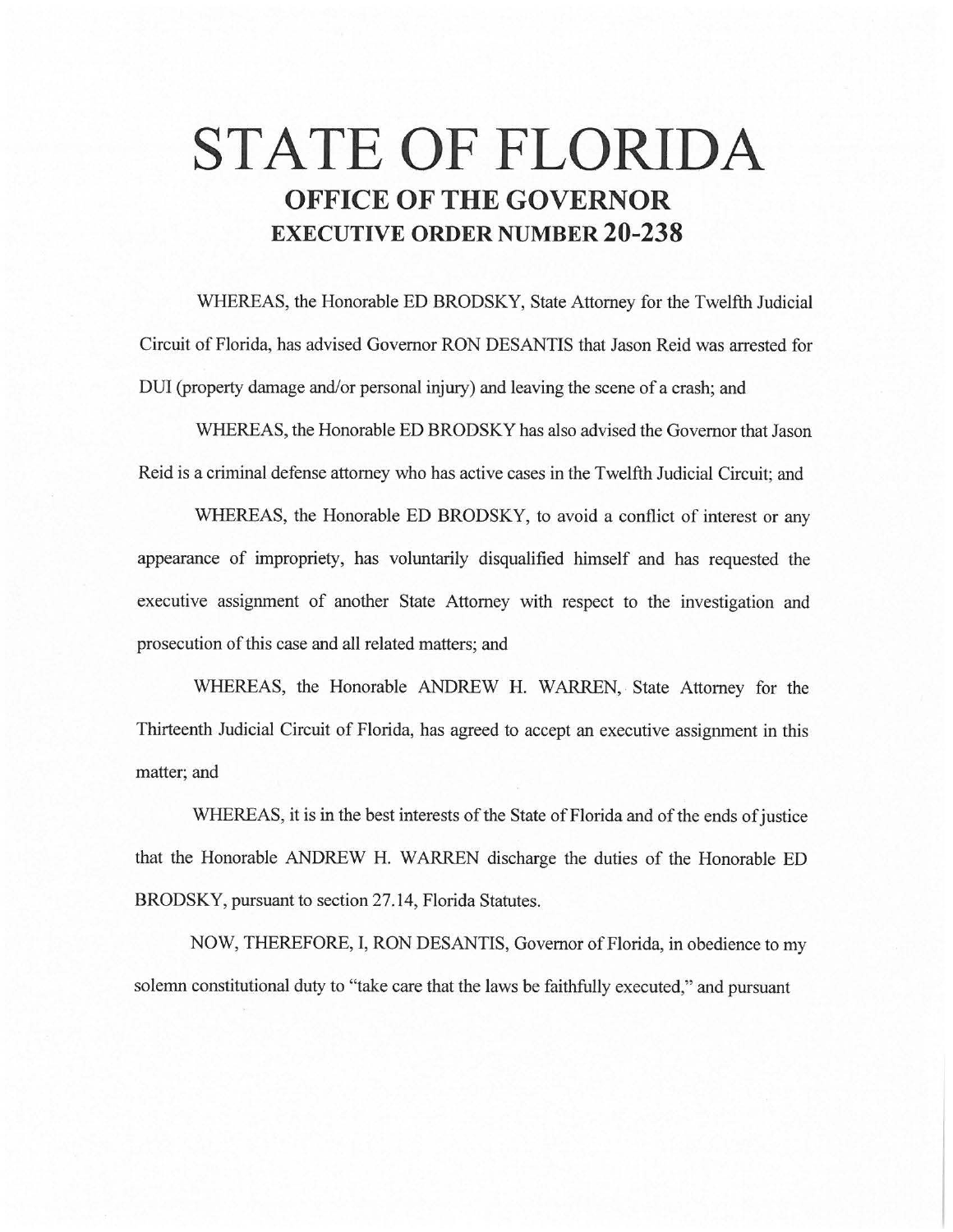to the Constitution and laws of the State of Florida, issue the following Executive Order, effective immediately:

## Section 1.

The Honorable ANDREW H. WARREN, State Attorney for the Thirteenth Judicial Circuit of Florida, referred to as the "Assigned State Attorney," is assigned to discharge the duties of the Honorable ED BRODSKY, State Attorney for the Twelfth Judicial Circuit of Florida, as they relate to the investigation, prosecution, and all matters related to Jason Reid. Section 2.

The Assigned State Attorney or one or more Assistant State Attorneys and Investigators, who have been designated by the Assigned State Attorney, shall proceed immediately to the Twelfth Judicial Circuit of Florida, and are vested with the authority to perform the duties prescribed herein.

## Section 3.

All residents of the Twelfth Judicial Circuit are requested, and all public officials are directed, to cooperate and render whatever assistance is necessary to the Assigned State Attorney, so that justice may be served.

## Section 4.

The period of this Executive Assignment shall be for one (1) year, to and including September 22, 2021.